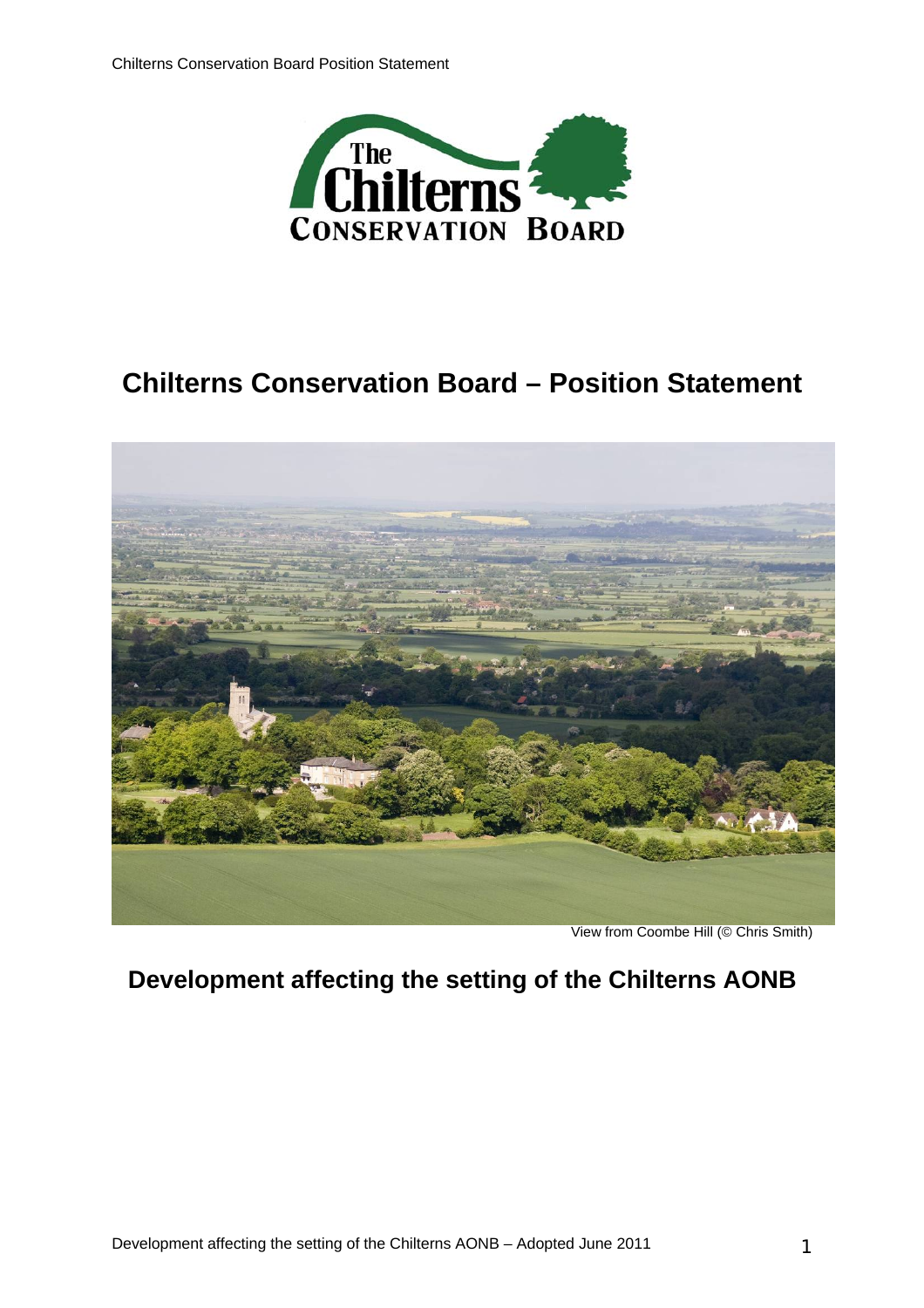## **Introduction**

 $\overline{a}$ 

1. Areas of Outstanding Natural Beauty (AONBs) are designated by the Government for the purpose of ensuring that the special qualities of the finest landscapes in England and Wales are conserved and enhanced. In policy terms they have the same planning status as National Parks.

2. The Chilterns Conservation Board is the body set up by Parliament to conserve and enhance the natural beauty of the Chilterns AONB and increase the understanding and enjoyment of the special qualities of the AONB. The Board also has a duty to have regard to the social and economic wellbeing of those who live and work in the Chilterns AONB.

## **Purpose of this Position Statement**

3. This Position Statement is intended to provide guidance to local planning authorities, landowners, developers and other interested parties in connection with the need to consider the impacts on the AONB of development and land management<sup>1</sup> proposals which lie outside it but within its 'setting'.

4. The Board considers that, although it does not have a defined geographical boundary, the setting of the Chilterns AONB is the area within which development and land management proposals, by virtue of their nature, size, scale, siting, materials or design could be considered to have an impact, either positive or negative, on the natural beauty and special qualities of the Chilterns AONB.

5. This Statement expands upon issues raised in the Chilterns AONB Management Plan 2008-13: A Framework for Action<sup>2</sup>, in particular Policy L6 in the landscape chapter, key issues 8 and 9 and Policies HE2 and HE5 in the historic environment chapter and key issue 7 and supporting text for Policy D10 (renewable energy) in the development chapter.

#### **Policy L6: Conserve and enhance the distinctive character of buildings, rural settlements and their landscape setting.**

**Policy HE2: Resist land use changes and management practices which would harm nationally designated and locally important historic assets and their settings.**

#### **Policy HE5: Ensure the design and location of new development is sympathetic to the character of the historic environment.**

Policy D10 supporting text: There may be pressure for the development of wind power in the Chilterns in the future, and full account should be taken of the potential impacts on the landscape, including the setting of the AONB.

 $1$  "Development" includes transport and other infrastructure as well as proposals requiring planning applications. "Land management" includes tree planting, energy crops, and drainage schemes. 2 <sup>2</sup> Chilterns AONB Management Plan 2008-13: A Framework for Action, Chilterns Conservation Board (2008) see: http://www.chilternsaonb.org/conservation/management\_plan.html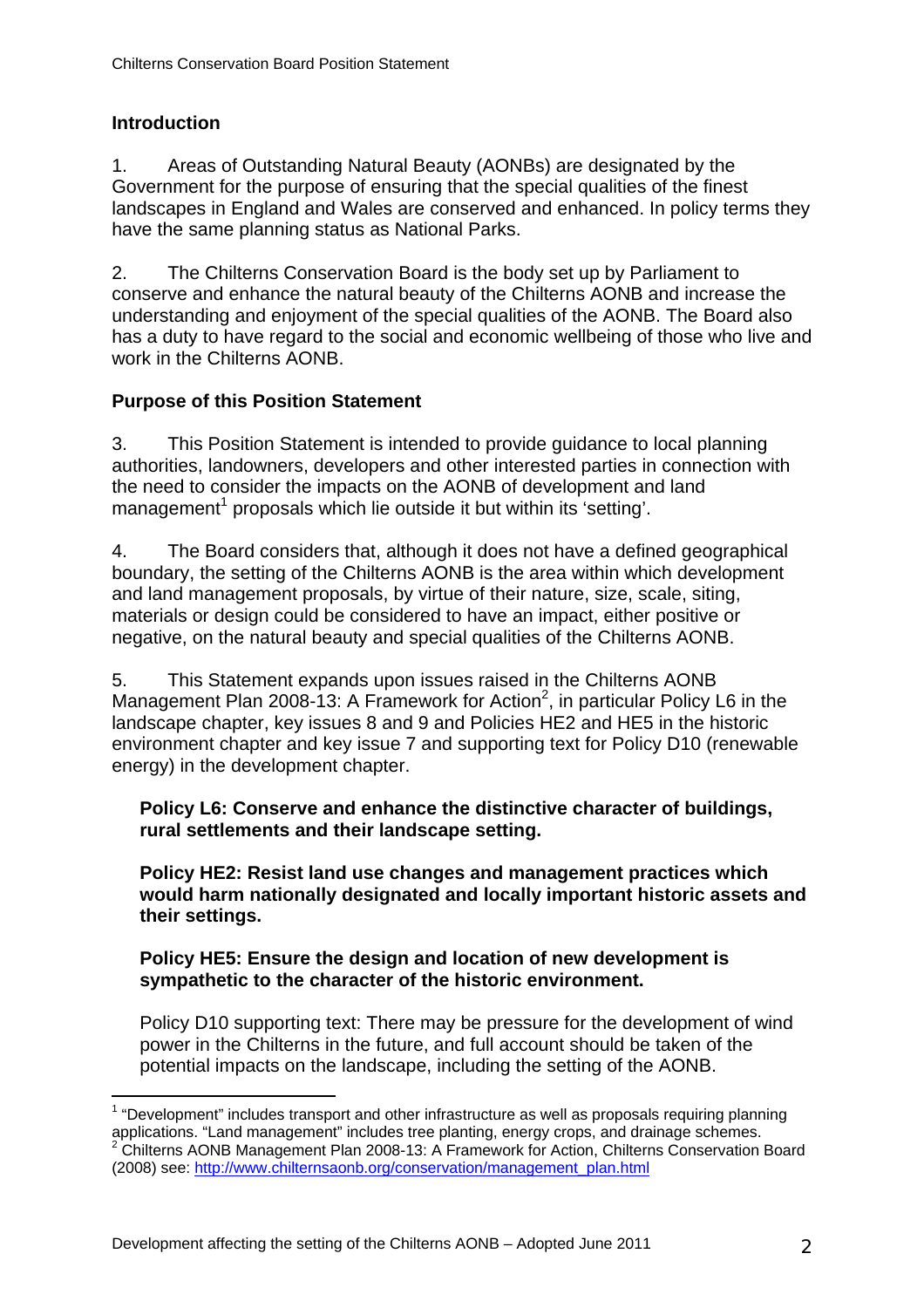6. Views out of the AONB and into its surrounding areas can be very significant. Development proposals that affect views into and out of the AONB need to be carefully assessed, particularly in line with Planning Policy Statement 7, to ensure that they conserve and enhance the natural beauty and landscape character of the AONB.

7. The need to consider the impact of proposals within the setting of the AONB is set out in Planning Policy Statements, relevant legislation and planning policies and in guidance from Natural England and English Heritage. Those pieces of policy and guidance that are considered to be relevant are detailed in Appendix A.

8. The setting of AONBs has been considered by Inspectors in various planning appeals. Extracts from relevant appeals are detailed in Appendix B.

9. The special qualities of the Chilterns AONB are identified in the AONB Management Plan and are briefly set out in Appendix C.

10. This Statement is intended to be used to secure appropriate policies on this issue in Local Development Frameworks and other policy documents which relate to the Chilterns AONB and assist in the decision making process with respect to proposals for development or land management outside the AONB.

11. The need to consider the potential impact of developments within the setting of the AONB on the natural beauty and special qualities of the AONB itself are explicitly referred to in a number of adopted development plans in relation to the Chilterns AONB. Whilst some developments may have adverse impacts, circumstances can be envisaged where other developments or changes in land use (for example tree planting outside the AONB) could enhance the AONB by mitigating or removing unsightly existing structures which may adversely impact upon the AONB. In addition, other strategies such as Green Infrastructure plans, Biodiversity Opportunity mapping and landscape character assessments, may also provide advice about enhancement.

12. **The Board will seek to ensure that the importance of considering the impact of development and land management proposals outside the Chilterns AONB on the natural beauty and special qualities of the AONB is made clear in all Local Development Framework documents and in policies in other relevant documents.** 

13. **The Board will expect local authorities, in accordance with their duties under Section 85 of the Countryside and Rights of Way Act 2000, to be mindful of both the possible positive and negative impacts of a development within the setting of the AONB on the natural beauty and special qualities of the AONB when determining planning applications. When significant impacts are likely the Board would like its views to be sought.** 

14. The setting of the Chilterns AONB does not have a geographical border. The location, scale, materials or design of a proposed development or land management activity will determine whether it affects the natural beauty and special qualities of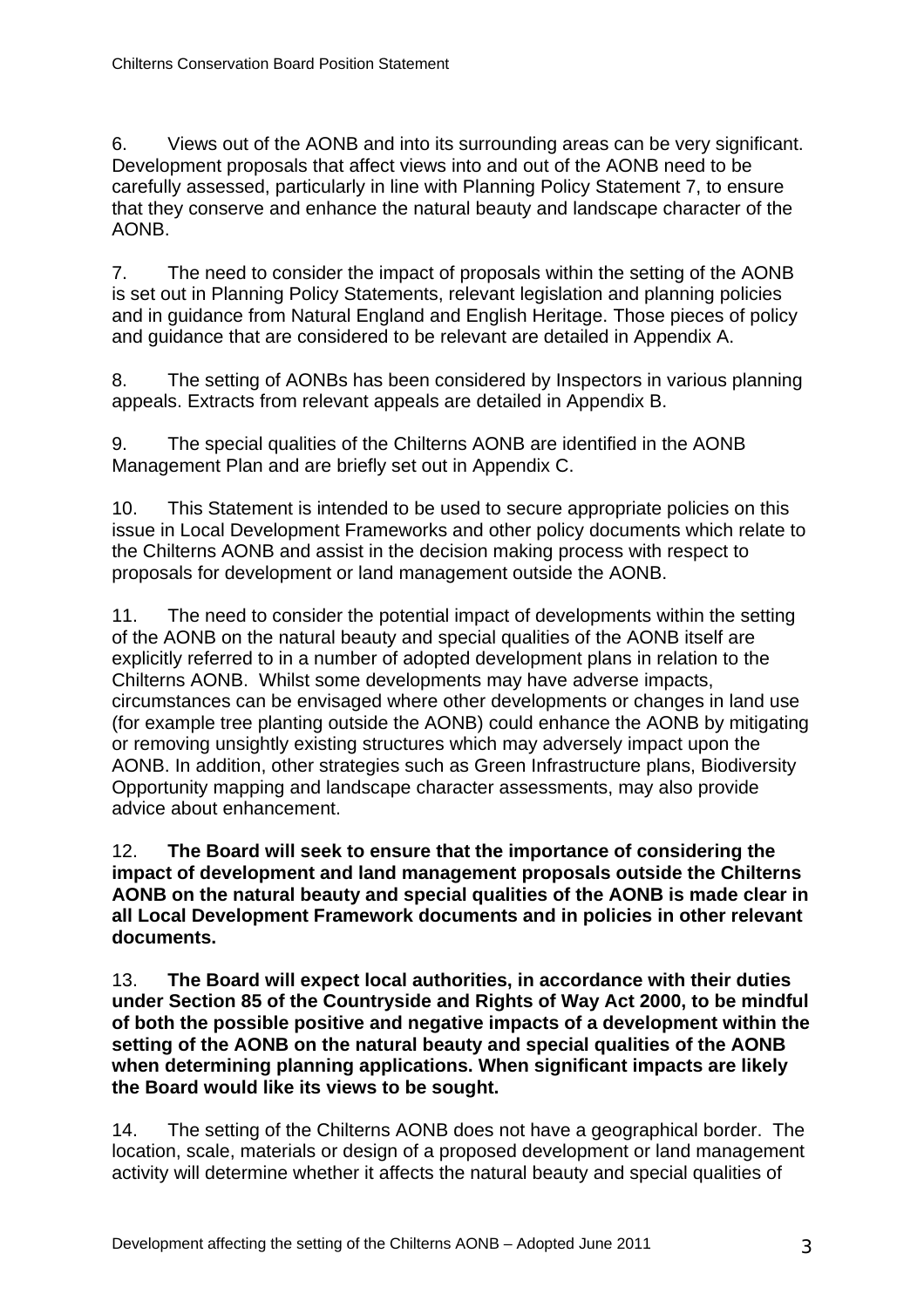the AONB. A very large development may have an impact even if some considerable distance from the AONB boundary. However, the distance away from the AONB will be a material factor in forming a decision on any proposals, in that the further away a development is from the AONB boundary the more the impact is likely to be reduced.

15. Examples of adverse impacts will include:

- Blocking or interference of views out of the AONB particularly from public viewpoints or rights of way
- Blocking or interference of views of the AONB from public viewpoints or rights of way outside the AONB
- Breaking the skyline, particularly when this is associated with developments that have a vertical emphasis and/or movement (viaducts, chimneys, plumes or rotors for example)
- the visual intrusion caused by the introduction of new transport corridors, in particular roads and railways
- Loss of tranquillity through the introduction of lighting, noise, or traffic movement
- Introduction of significant or abrupt changes to landscape character particularly where they are originally of a similar character to the AONB
- Change of use of land that is of sufficient scale to cause harm to landscape character
- Loss of biodiversity, particularly in connection with those habitats or species of importance in the AONB
- Loss of features of historic interest, particularly if these are contiguous with the AONB
- Reduction in public access and detrimental impacts on the character and appearance of rural roads and lanes
- Increase in air or water pollution

16. Adverse impacts might not be visual. The special qualities of the Chilterns AONB include tranquillity. A development which is noisy may well impact adversely on tranquillity even if not visible from the AONB.

17. **The Board will monitor, comment on and report relevant planning applications and decisions relating to development within the setting of the Chilterns AONB which may impact on the natural beauty and special qualities of the AONB.**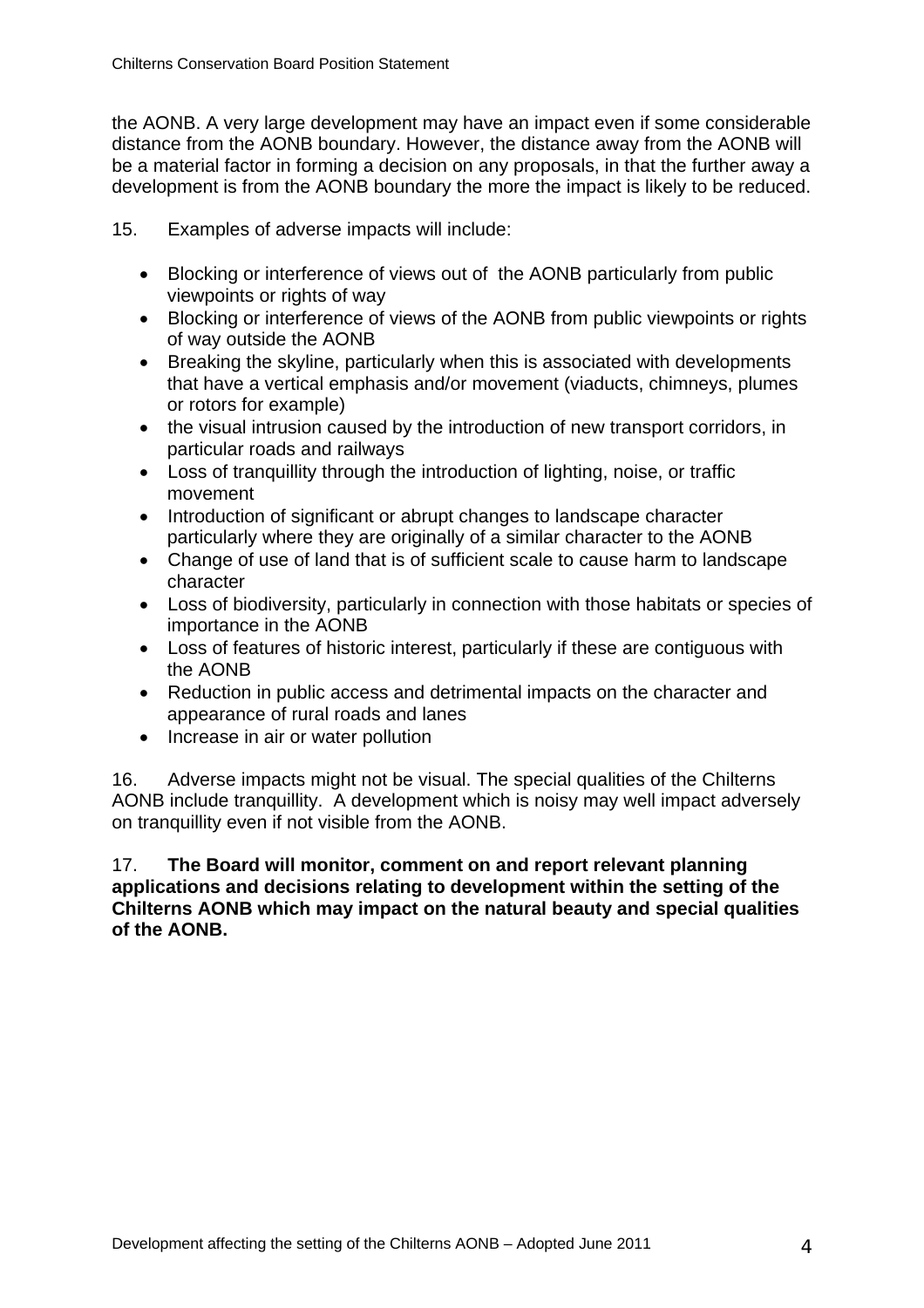

Chilterns Conservation Board Planning Committee site visit, Ivinghoe Beacon (© Chris Smith) **Avoiding Harm to the Setting of the Chilterns AONB** 

18. The best way of minimizing adverse impacts on the setting of the AONB is through avoidance in the first place, so that schemes bring about the conservation or enhancement of the setting of the AONB. In relation to development within or affecting the setting of the Chilterns AONB, the Chilterns Conservation Board supports the following:

- Measures to consider the impact on the setting of the AONB, including where required through Landscape and Visual Impact Assessments, ecological surveys or historical assessments;
- Care being taken over the design, orientation, site layout, height, bulk and scale of structures and buildings through the preparation of a design and access statement;
- Consideration not just of the site but also the landscape and land uses around and beyond it;
- Careful consideration of colours, materials and the reflectiveness of surfaces;
- Restraint and care over the installation and use of street lighting, floodlighting and other external lighting to prevent harm to the dark night skies of the AONB and its setting;
- The grouping of new structures and buildings close to existing structures and buildings to avoid new expanses of development that are visible and out of context (though any likely detrimental impact on historic buildings or groupings will need special consideration to avoid insensitive development); and
- Comprehensive mitigation measures, for example including landscaping and open space that incorporates only native species (where possible contributing to BAP targets and the provision of Green Infrastructure), and noise reduction (though landscaping in certain contexts can be damaging to historic features, deposits, landscape or character so will require careful consideration).

19. It is considered that many issues in relation to new development within the setting of the Chilterns AONB can be resolved through careful design, appropriate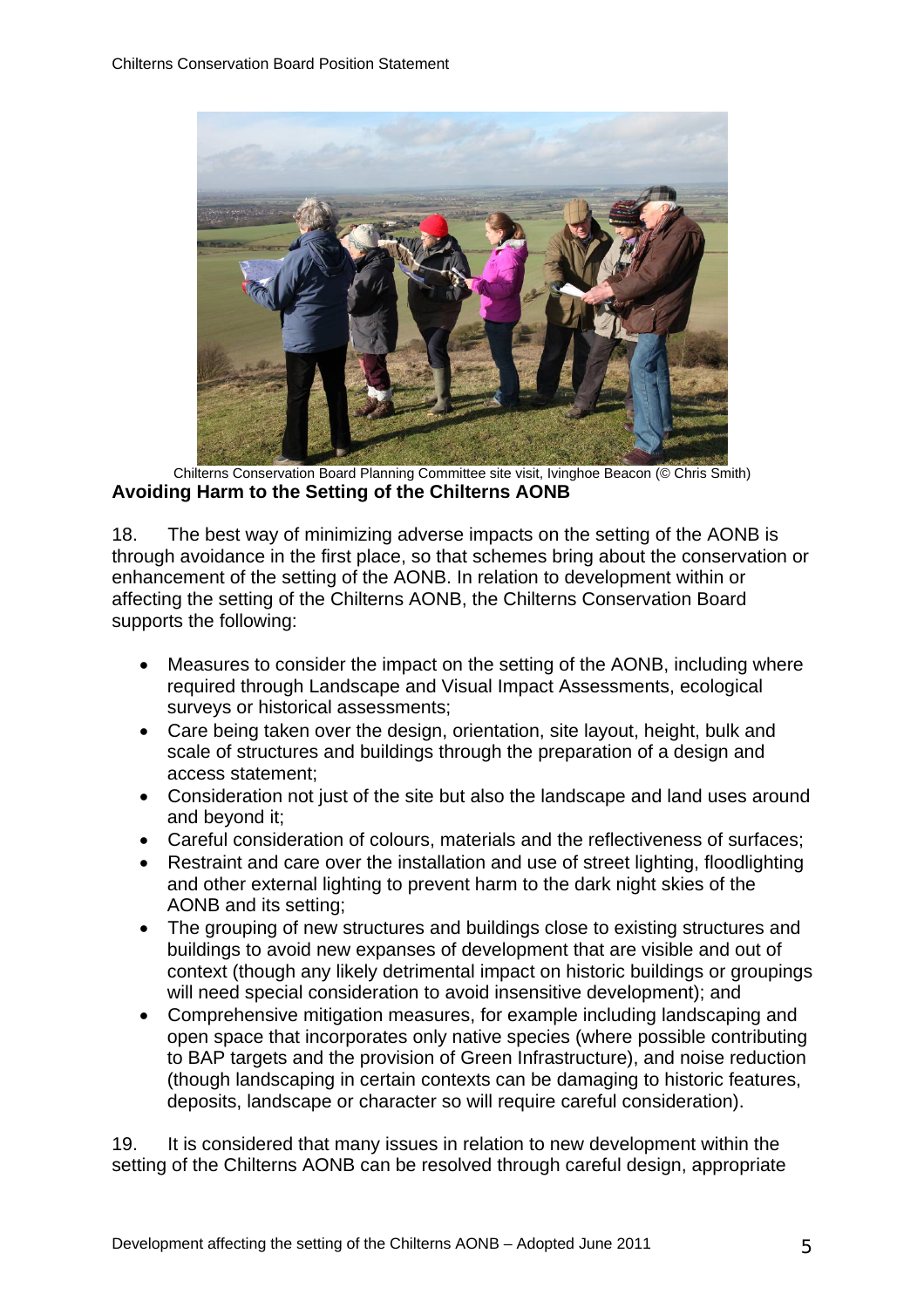materials, location and layout and mitigation measures from landscaping to the use of minimal, well-directed and full cut-off street (and other external) lighting.

20. The Board is willing to enter into pre-application consultations to ensure full attention is given to these factors and to assist in the process at the earliest opportunity.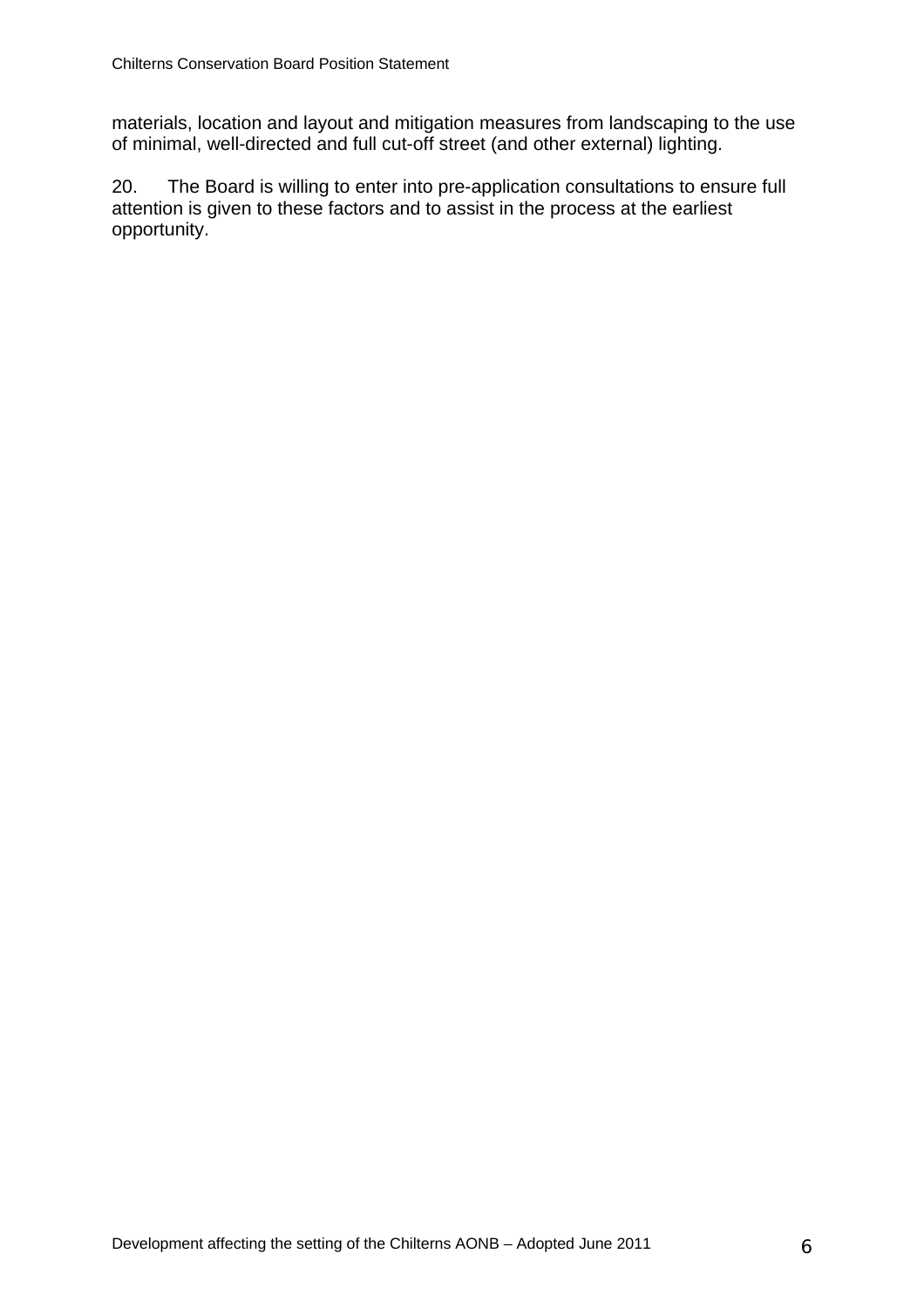## **NOTES**

The Chilterns Conservation Board has the statutory duty<sup>3</sup> to pursue the following two purposes:

- a) to conserve and enhance the natural beauty of the AONB; and
- b) to increase the understanding and enjoyment of the special qualities of the AONB.

In fulfilling these roles, the Board shall seek to foster the economic and social wellbeing of people living in the AONB.

This is one of a series of position statements published by the Board which help to expand on the Board's policies within the Chilterns AONB Management Plan or explain the Board's approach to new and emerging issues (renewable energy for example). Further information and advice is contained in the following: The Chilterns Buildings Design Guide and the associated supplementary technical notes on local building materials, the Environmental Guidelines for the Management of Highways in the Chilterns and The Making of the Chilterns Landscape. All of these can be found on the Board's website.

The Board is comprised of members nominated by the local authorities, elected parish council appointees and individuals appointed by the Secretary of State. The Board, formed in December 2004, is the only organisation that looks after the AONB as a whole.

The Chilterns AONB was designated in 1965 and extended in area in 1990. It is one of 38 Areas of Outstanding Natural Beauty across England and Wales. It occupies 833 square kilometres and is a landscape of equal importance to National Parks such as Snowdonia and the Lake District.

#### **For further information contact:**

Colin White Planning Officer Chilterns Conservation Board The Lodge, 90 Station Road Chinnor, Oxfordshire OX39 4HA Tel: 01844 355507 cwhite@chilternsaonb.org

 3 Section 87, Countryside and Rights of Way Act 2000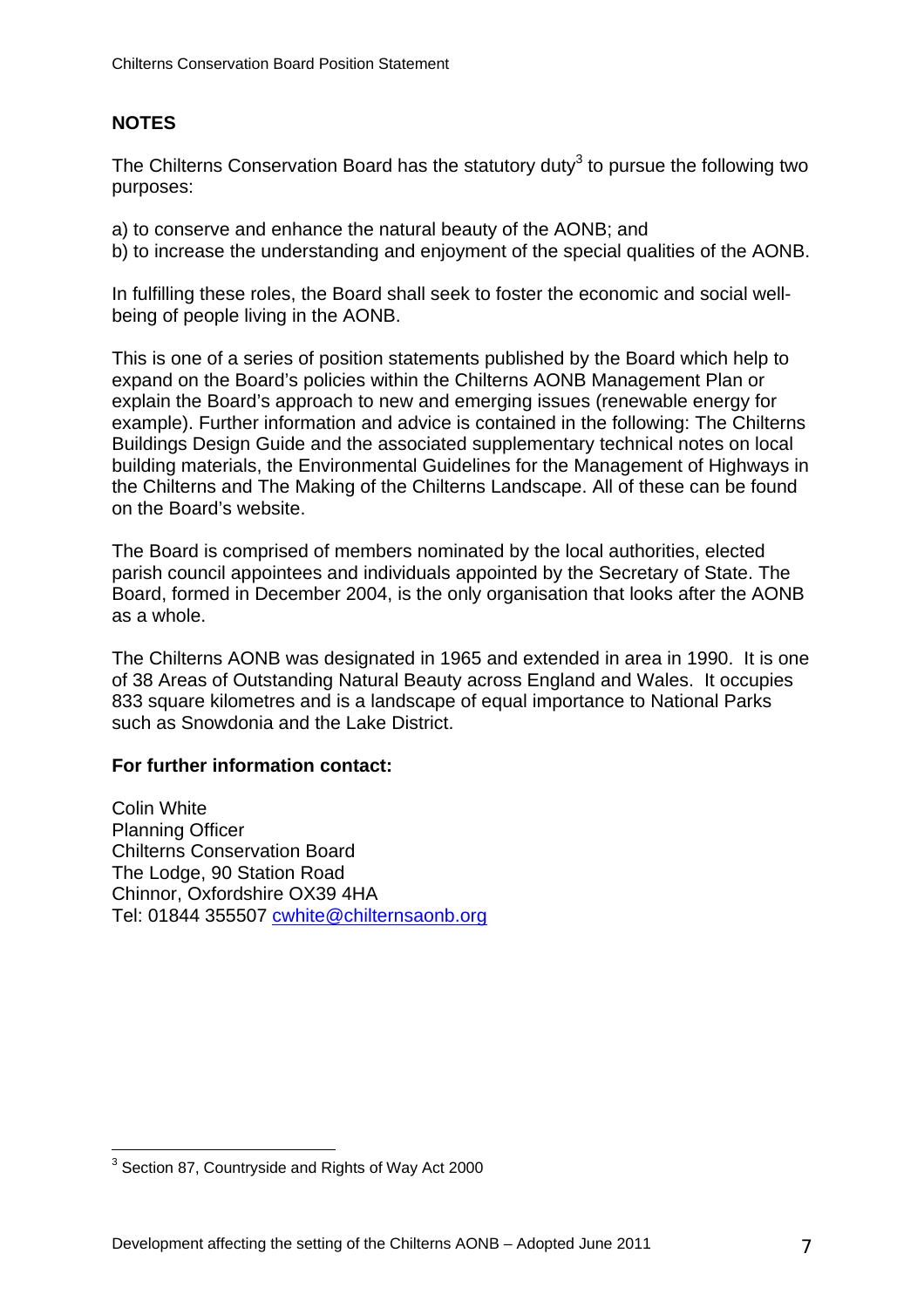#### **Policy guidance on the consideration of development proposals within the setting of protected landscapes**

## **National legislation and guidance**

1. Section 85 of the **Countryside and Rights of Way Act 2000** places a statutory duty on all relevant authorities requiring them to have regard to the statutory purpose of AONBs when coming to decisions or carrying out their activities relating to, or affecting land within these areas.

2. Guidance on how the implication of this duty and how it may be discharged was issued by Defra in 2005<sup>4</sup>. This includes the statement *"Additionally, it may sometimes be the case that the activities of certain authorities operating outside the boundaries of these areas may have an impact within them. In such cases, relevant authorities will also be expected to have regard to the purposes of these areas"*. The Guidance includes a list of relevant authorities, although this is not definitive.

3. Natural England has published more detailed guidance in 2010<sup>5</sup>, including case studies. It includes a case study from the Northumberland National Park regarding *"Working to ensure policies include the impact on National Parks from development beyond their boundaries"*.

4. Paragraph 14 of **Planning Policy Statement 22**, Renewable Energy, states that with respect to renewable energy developments *"Regional planning bodies and local planning authorities should not create 'buffer zones' around international or nationally designated areas and apply policies to these zones that prevent the development of renewable energy projects. However, the potential impact on designated areas of renewable energy projects close to their boundaries will be a material consideration to be taken into account in determining planning applications"*.

5. This concept of the significance of setting has to be recognised with respect to protected landscapes (AONBs and National Parks). **Natural England's published spatial planning position**<sup>6</sup> considers, in Position 5, the protection and enhancement of protected landscapes: *"Spatial planning policies and decisions should ensure the highest levels of protection and enhancement for England's protected landscapes, habitats, sites and species"*. The explanatory text states *"Natural England interprets the protection and enhancement of all sites, habitats and landscapes widely. This includes safeguarding their character, qualities and features, including where appropriate, their settings"*.

 $\overline{a}$ <sup>4</sup> Duties on relevant authorities to have regard to the purposes of National Parks, Areas of

Outstanding Natural Beauty (AONBs) and the Norfolk and Sufflok Broads. Defra (2005)

<sup>&</sup>lt;sup>5</sup> "England's statutory designations: A practical guide to your duty of regard" Natural England NE243 اgں۔<br>(2010)<br>ف

Natural England's Spatial Planning Position (2009), see: http://www.naturalengland.org.uk/Images/PlanningPosition\_tcm6-16604.pdf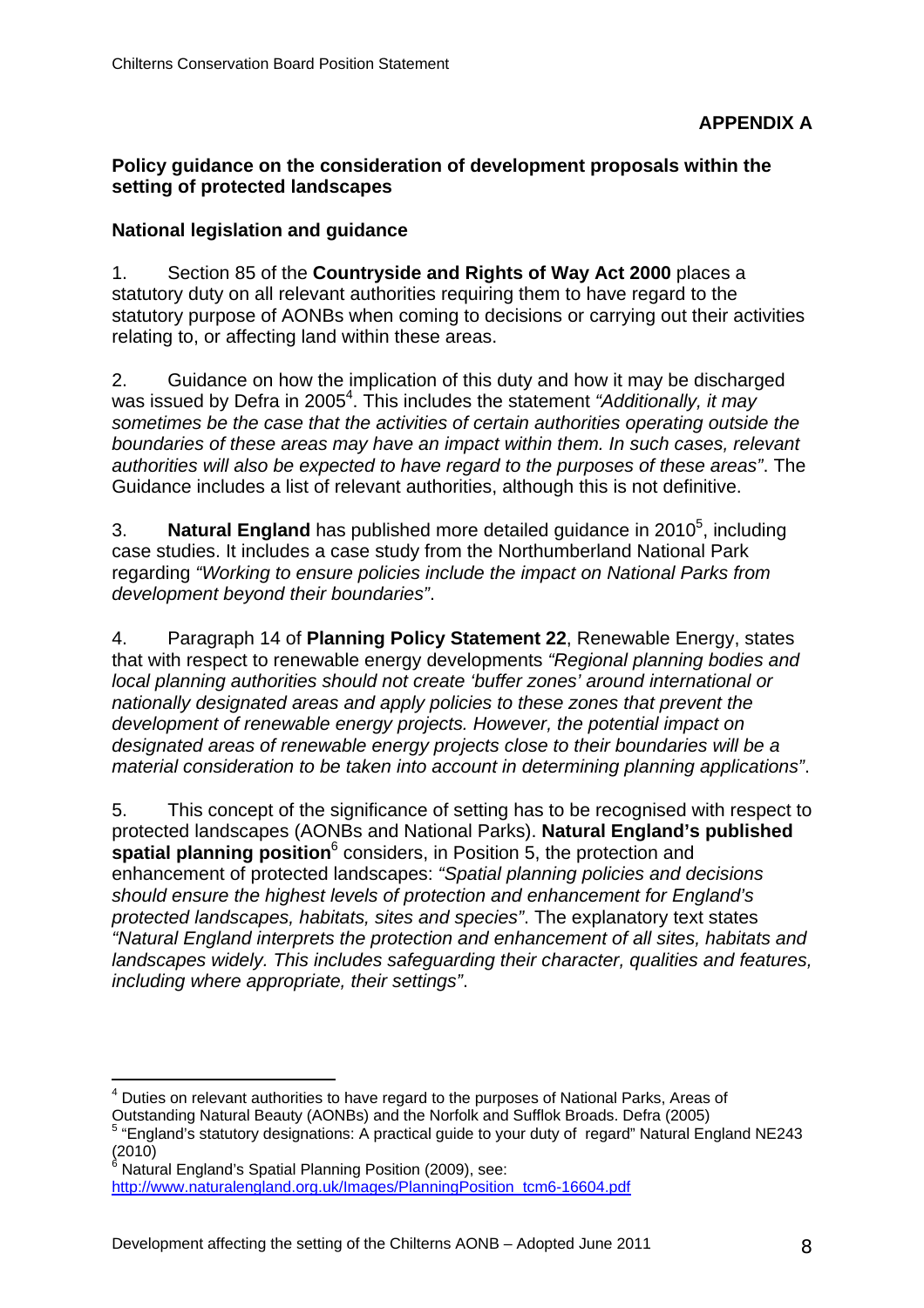6. Natural England has published '**Making Space for Renewable Energy – Natural England's approach to assessing on-shore wind energy development**'.<sup>7</sup>

This includes the statement *"Natural England regards the setting of protected landscapes as being potentially influential on the conservation of the special qualities of the National Park or AONB concerned"*.

7. This guidance continues *"Spatial plans should include policies that take into account the sensitivity of the setting of protected landscapes"*, and *"The potential for developments to dominate the setting of protected landscapes requires careful consideration"*.

8. The consultation draft **Overarching Energy National Policy Statement (NPS) EN-1** includes in the background section<sup>8</sup> the statement:

*"Landscape and visual impacts – The Government proposes to retain and clarify the important protection that PPS 7 provides for nationally designated areas. The PPS does not refer to developments outside such areas but visible from them. In these cases outside the remit of PPS 7, the IPC [Infrastructure Planning Commission] will, as now, have to take account of the impact on the landscape but we propose that specifically, the IPC will need to be satisfied that the application will not compromise the objectives which were the basis for designation of the designated site"*.

9. The concept of 'setting' is set out in the legislation<sup>9</sup> and guidance<sup>10</sup> relating to Designated historic assets. Setting is defined in Annex 2 of **Planning Policy Statement 5 'Planning for the Historic Environment'** as *"The surroundings in which a historic asset is appreciated"*.

10. Helpful guidance on the consideration of the setting of heritage assets is given in the **'Historic Environment Planning Practice Guide'** published by English Heritage in March 2010<sup>11</sup>. Setting is said to be "the surroundings in which an asset is *experienced. All heritage assets have a setting, irrespective of the form in which they survive and whether they are designated or not"* (paragraph 113). The guidance goes on to say that *"For the purposes of spatial planning, any development of change capable of affecting the significance of a heritage asset or peoples experience of it can be considered as falling within its setting*" (paragraph 118), and *"Transport proposals can affect the setting of heritage assets"* (paragraph 124).

11. A 'Heritage asset' is defined in **PPS5** as *"a building, monument, site, place, area or landscape positively identified as having a degree of significance meriting consideration in planning decisions"*. In view of the number, scale, quality and distribution of designated and undesignated historic features in the Chilterns AONB, the Board considers that significant parts of the AONB can be considered as

 $\overline{a}$ 

<sup>7</sup> http://www.naturalengland.org.uk/Images/NEBPU1805Annex2\_tcm6-15152.pdf 8

<sup>8</sup> http://data.energynpsconsultation.decc.gov.uk/documents/condoc.pdf

**Sections 16 and 66, Planning (Listed Buildings and Conservation Areas) Act 1990** 

<sup>&</sup>lt;sup>10</sup> Planning Policy Statement 5 "Planning for the historic Environment" (PPS5) Policy HE.10.<br><sup>11</sup> http://www.english-

heritage.org.uk/upload/pdf/Historic\_Environment\_Planning\_Practice\_Guide.pdf?1269365073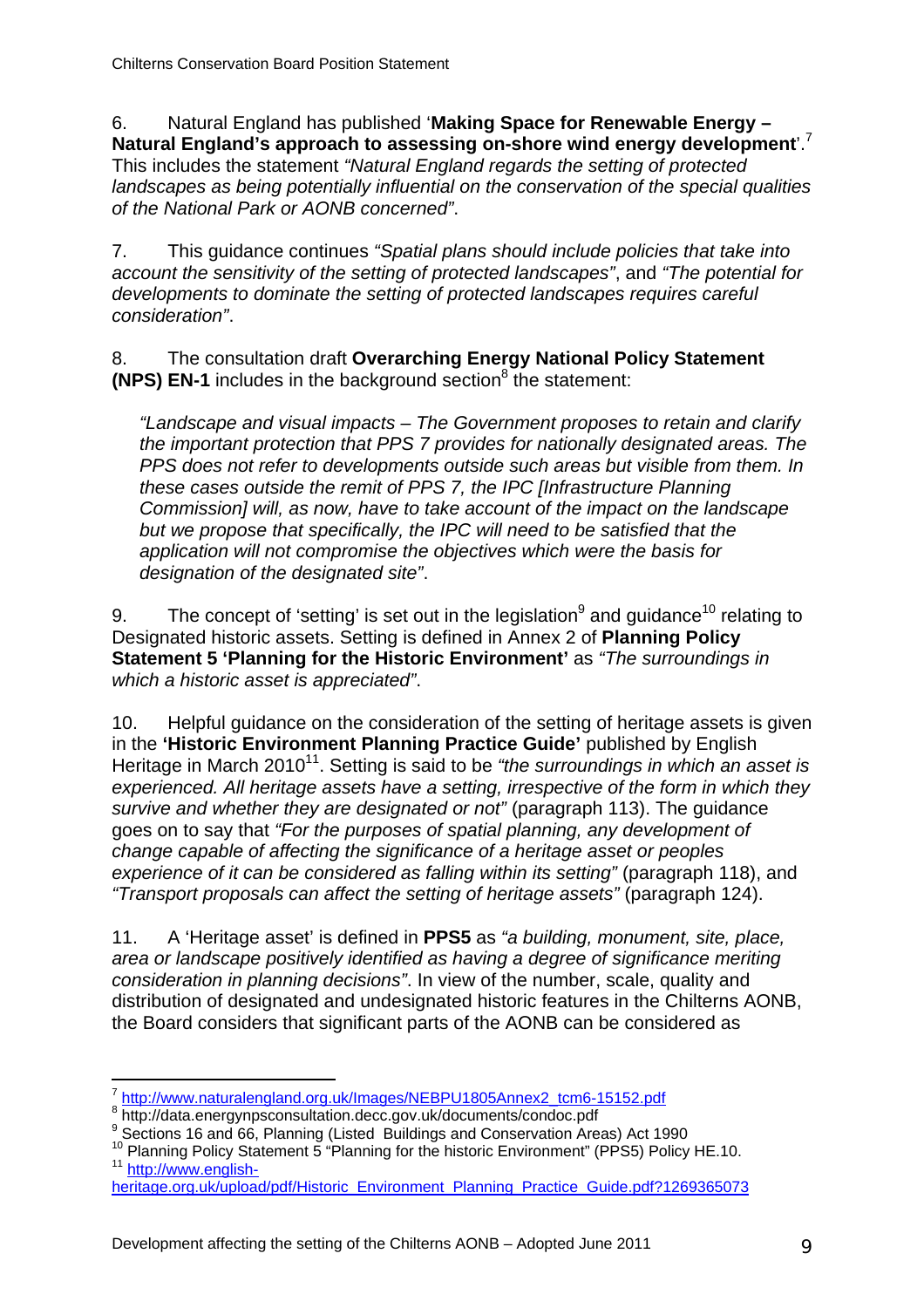heritage assets under this definition.

## **Regional Planning12**

12. The concept of the setting of an AONB has been incorporated into the Regional Spatial Strategy for the South East which affects the Chilterns AONB. **The South East Plan** has a policy which includes reference to the importance of the setting of protected landscapes.

13. Policy C3 (Areas of Outstanding Natural Beauty) of the South East Plan states:

*"High priority will be given to conservation and enhancement of natural beauty in the region's Areas of Outstanding Natural Beauty (AONBs) and planning decisions should have regard to their setting. Proposals for development should be considered in that context. Positive land management policies should be developed to sustain the areas' landscape quality. In drafting local development documents, local planning authorities should have regard to statutory AONB Management Plans"*.

#### **Local Planning**

 $\overline{a}$ 

The Board considers policy CS17 (Environmental Assets) in the **Wycombe Development Framework Core Strategy**<sup>13</sup> is an example of good practice. The policy includes the text:

 *"The Council will conserve and improve the environmental assets of the District by requiring:* 

*1. The conservation and enhancement of the Chilterns Area of Outstanding Natural Beauty and its setting"*.

The Board also considers that the first part of policy CS22 (Chilterns Area of Outstanding Natural Beauty) in the **Core Strategy for Chiltern District**14 is another example of good practice. The policy includes the text:

*"The principles to be followed in the Chilterns AONB are that: a) all proposals must conserve and enhance the special landscape character, heritage, distinctiveness of the Chilterns AONB b) all proposals must protect the setting of the AONB and safeguard views into and out of the area"*.

 $12$  On 31 $\mathrm{st}$  May 2010 the Secretary of State for Communities and Local Government announced the Government's intention to abolish Regional Spatial Strategies. This was confirmed in the Localism Bill.

<sup>13</sup> http://www.wycombe.gov.uk/council-services/planning-and-building/planning-policy/corestrategy.aspx<br><sup>14</sup> http://www.chiltern.gov.uk/corestrategy/site/index.php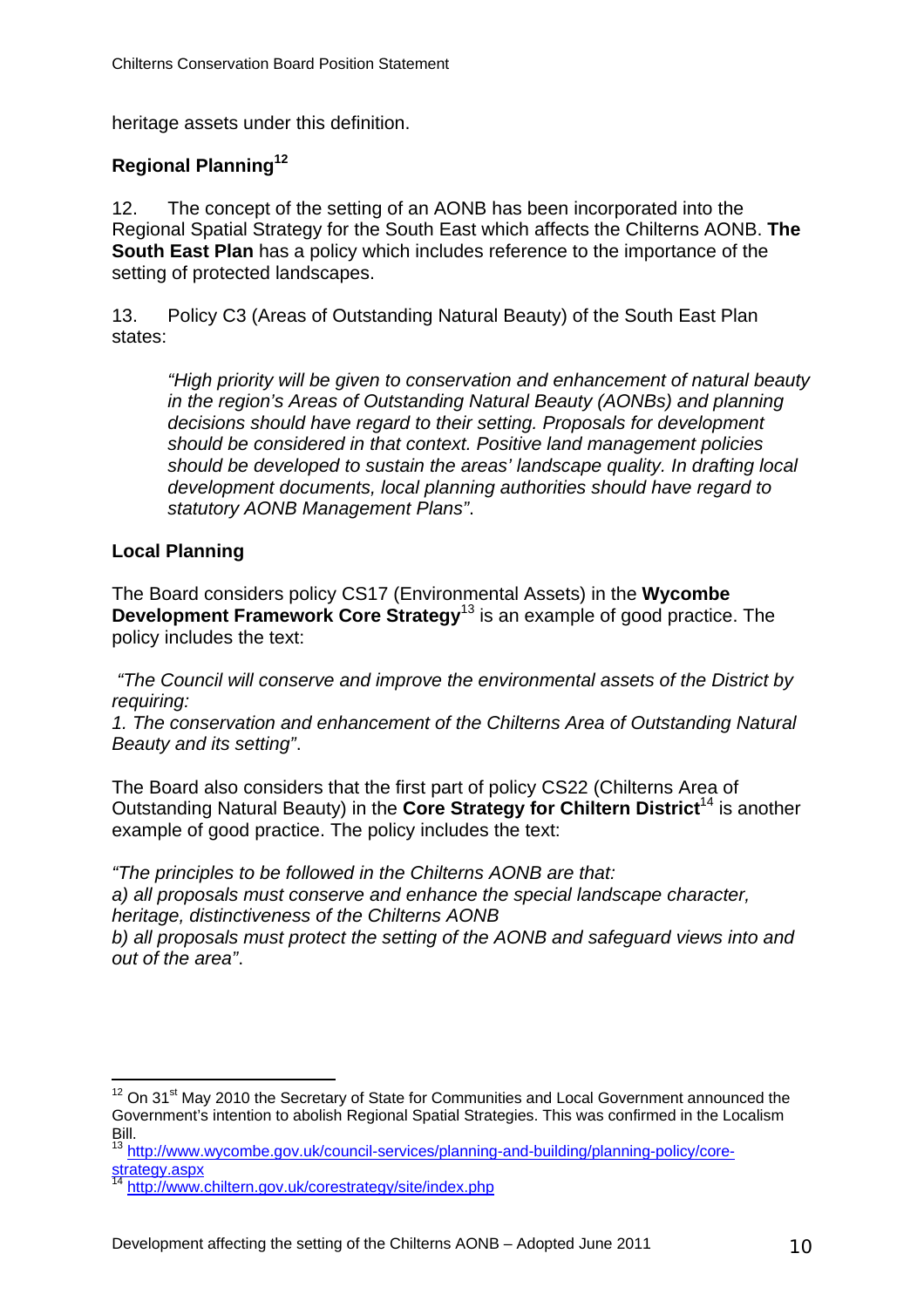#### **Appeal decisions**

1. Consideration was given to the impacts on the setting and enjoyment of the **Chilterns AONB** in a joint appeal against the refusal of applications for the redevelopment of a football ground in Marlow for housing development and the creation of a **new football ground** at an alternative site near Little Marlow (see APP/K0425/A/09/2111436, 2010). In dismissing the appeal the Inspector wrote:

*"The Chilterns AONB lies to the north on the opposite side of the road to the appeal site and the proposal would not have a direct impact on any of the key characteristics of the AONB landscape. However, the valley floor landscape plays a role in the setting of the AONB. It forms the middle ground of the public view point from Winter Hill on the south side of the river. Whilst it was suggested that the proposal was not on the 'principal viewline' across the valley, the Winter Hill view point provides a very wide panorama that is experienced by turning the head to appreciate its breadth. I do not, therefore, consider that there is a 'principal viewline'. Although the facilities would be sited on lower land to the east of the site close to an existing hedgerow and tree belt they would, in my view, add to the built form in the valley and reinforce the urban fringe character further reducing the integrity of the landscape to the detriment of the open rural character of fields and lakes"*.

*"The pitches would be mostly used in the winter when floodlights would be needed in the evenings. At night from Winter Hill the sharp line of the lights on the A404 and Marlow beyond contrast with the almost complete darkness of the AONB on the far side of the valley. Whilst there are some*  lights towards the skyline they are towards the left side of the view where *the road climbs the hill. There are sporadic lights on the valley floor but in my view the floodlit training area and the lighting associated with the car park and access would have a dramatic detrimental impact on the night view from Winter Hill"*.

*"In longer views from the AONB looking south the proposed facilities would be seen in the distance in the valley bottom and would again have a slight detrimental impact by reinforcing the encroachment of urban forms into the predominantly rural open landscape. The same effect, but with greater impact, would be seen at closer quarters by those passing along the A4155. The widened access would have a more urban appearance and the facilities would be seen through the existing boundary trees"*.

2. The potential for development to impact on the setting of the **Dorset AONB**, and hence being a material matter in the consideration of the acceptability of a development, has been affirmed by the Planning Inspectorate in connection with an appeal against the refusal of permission for the creation of a new **static caravan community** of 30 bases and a reduction of 30 bases elsewhere on the park (see APP/P1235/A/06/2012807, 2007). The Inspector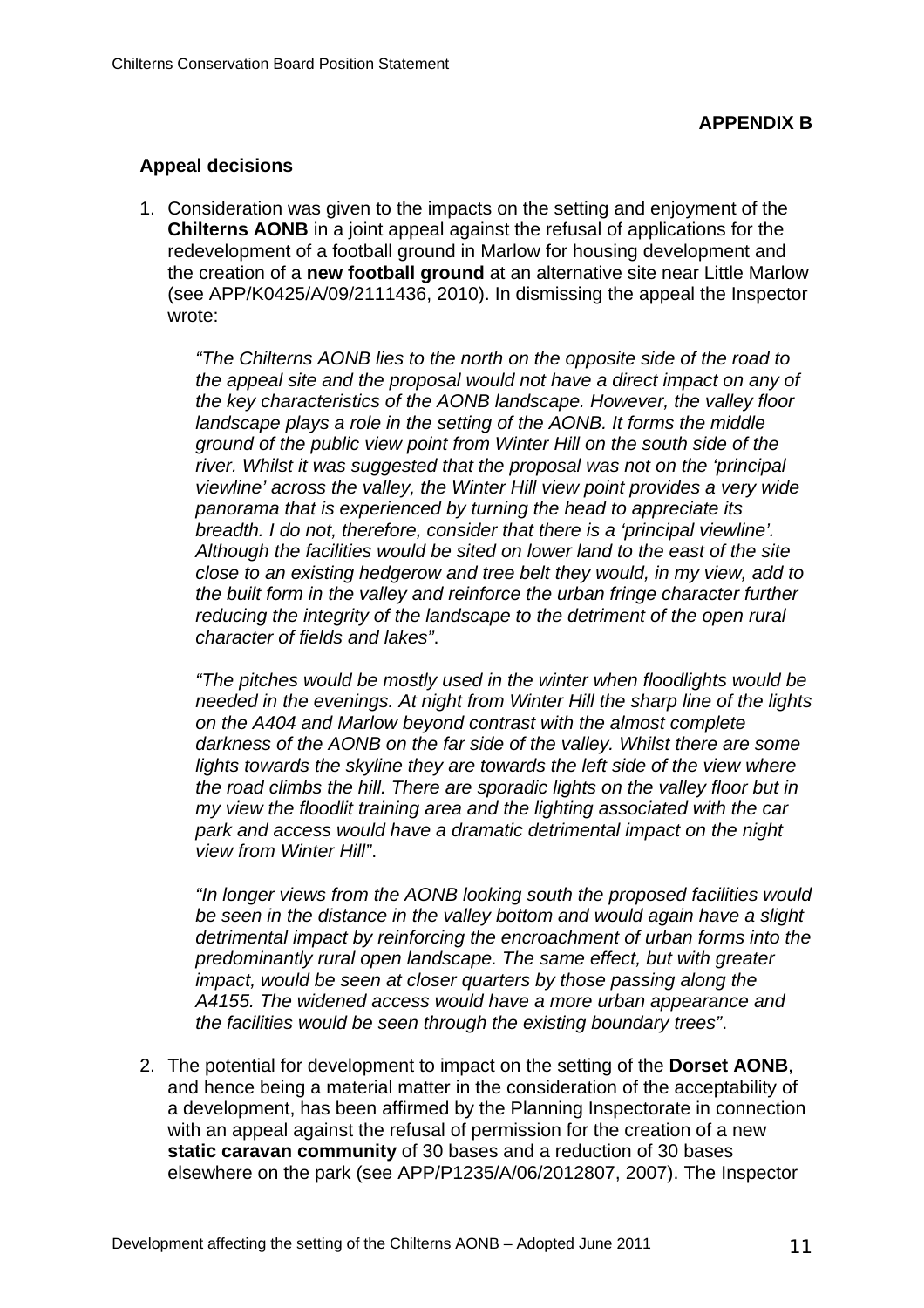#### wrote:

*"I consider that the area immediately abutting an AONB will be relevant where the appreciation of the natural beauty of the designated area may be affected by what lies outside it. In my view, this is analogous to development outside of a Green Belt, where Planning Policy Guidance Green Belts (PPG2) advises, at paragraph 3.15, that the visual amenities of the Green Belt should not be injured by proposals for development conspicuous from the Green Belt which, although they would not prejudice the purposes of including land in Green Belts, might be visually detrimental by reason of their siting, materials or design. I therefore agree with the Council that the effect on the AONB is a material consideration"*.

3. Further consideration was given to the issue of setting of the **Dorset AONB** by the Inspector in appeal ref APP/P1235/A/08/2072794, 2008 where he stated, with respect to a proposal for the **change of use of land from existing touring caravan site to site for 45 static holiday caravans**, that:

*"However, given that the Secretary of State has now published the Proposed Changes to the Draft South West Regional Spatial Strategy (RSS), I attach significant weight to RSS Policy ENV3, which requires particular care to be taken to ensure that no development is permitted outside AONBs which would damage their natural beauty, special character and special qualities – in other words to their setting"*.

4. Detailed consideration of the adverse impacts of the construction and operation of **a four 100m turbine wind farm** for electricity generation on the special qualities of **Exmoor National Park** was given by the Inspector in appeal ref APP/Y1138/A/08/2084526, 2008:

*"I turn now to views south from Exmoor, and the setting on the National Park. Although it was suggested that the evidence presented in opposition to the proposal was tantamount to the creation of a buffer zone to the south of Exmoor, I accept that this is not the case. The special qualities of Exmoor include the description of 'a landscape that provides inspiration and enjoyment to visitors and residents alike'. In my judgment part of the enjoyment stems from the appreciation of Exmoor in its rural setting, and the land to the south is a significant element in that. The National Park clearly has a setting framed by the land to the south, and proposals must be considered individually or cumulatively in respect of the setting. The definition of setting is difficult to pin down in many instances. For a particular building it might involve hard boundaries such as walls, but for a landscape it involves concepts such as topography, land use, character, vegetation and more"*.

*"So the effect on the character and appearance of the area, and the setting of Exmoor, can be summarised thus. The visual experience will vary from location to location, and will be of a major and substantial intrusion in places. There would be serious harm to landscape character. But from some places there would be levels of visibility and intrusion which*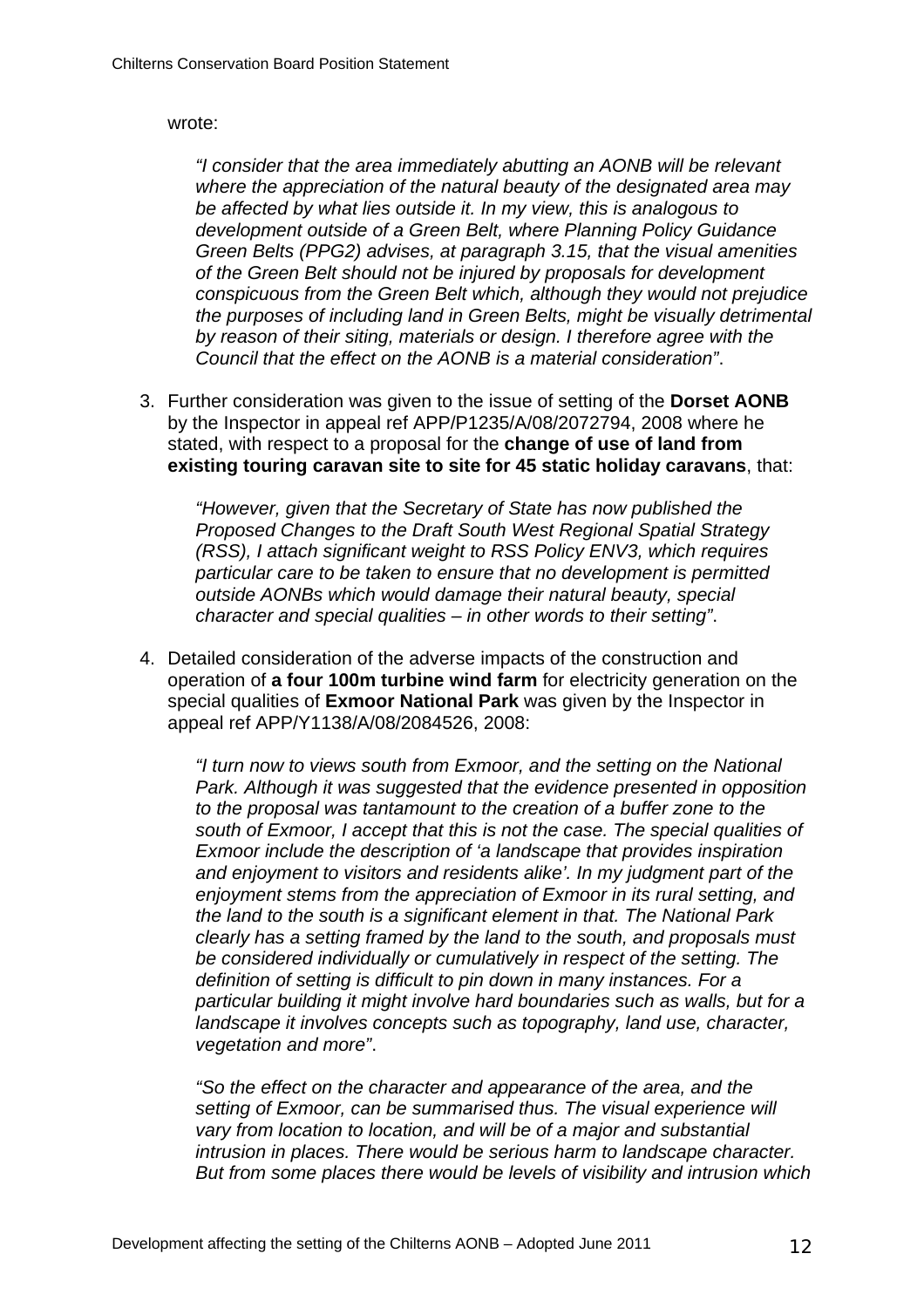*would not, in my judgment, be so harmful as to weigh against the proposal. I consider that the skyline views and movement of blades would, notwithstanding the separation from Exmoor, impinge upon the appreciation of the special qualities of Exmoor to a material degree"*.

5. An Inspector, in dismissing appeal ref: APP/H1840/A/06/2023564, addressed the issue of the proposed development of a **haulage depot and storage buildings** outside the AONB that impacted adversely on views out from the **Cotswolds AONB**:

*"From the elevated vantage point of the Cotswold Way [within the AONB] the greater density of the development would be readily apparent, as although the site forms part of a vast panorama, it would be towards the front of that view"*.

6. And towards the Cotswolds AONB:

*"From lower viewpoints … the breach of the AONB skyline would not be mitigated"*.